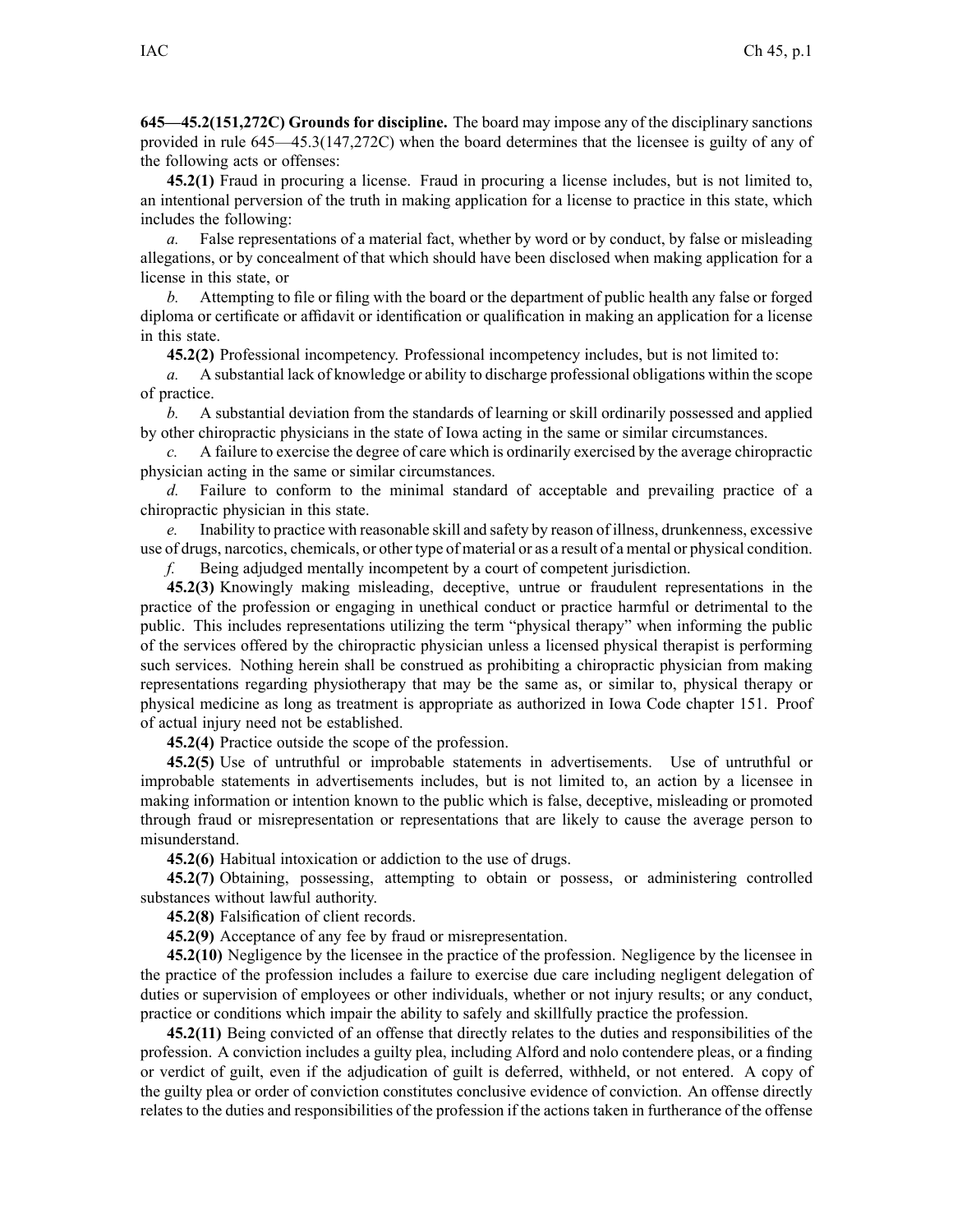are actions customarily performed within the scope of practice of the profession or the circumstances under which the offense was committed are circumstances customary to the profession.

**45.2(12)** Violation of <sup>a</sup> regulation or law of this state, another state, or the United States, which relates to the practice of the profession.

**45.2(13)** Revocation, suspension, or other disciplinary action taken by <sup>a</sup> licensing authority of this state, another state, territory, or country; or failure by the licensee to repor<sup>t</sup> in writing to the board revocation, suspension, or other disciplinary action taken by <sup>a</sup> licensing authority within 30 days of the final action. A stay by an appellate court shall not negate this requirement; however, if such disciplinary action is overturned or reversed by <sup>a</sup> court of last resort, the repor<sup>t</sup> shall be expunged from the records of the board.

**45.2(14)** Failure of <sup>a</sup> licensee or an applicant for licensure in this state to repor<sup>t</sup> any voluntary agreements restricting the practice of the profession in another state, district, territory or country.

**45.2(15)** Failure to notify the board of <sup>a</sup> criminal conviction within 30 days of the action, regardless of the jurisdiction where it occurred.

**45.2(16)** Failure to notify the board within 30 days after occurrence of any judgment or settlement of <sup>a</sup> malpractice claim or action.

**45.2(17)** Engaging in any conduct that subverts or attempts to subvert <sup>a</sup> board investigation.

**45.2(18)** Failure to comply with <sup>a</sup> subpoena issued by the board, or otherwise fail to cooperate with an investigation of the board.

**45.2(19)** Failure to comply with the terms of <sup>a</sup> board order or the terms of <sup>a</sup> settlement agreemen<sup>t</sup> or consent order.

**45.2(20)** Failure to pay costs assessed in any disciplinary action.

**45.2(21)** Submission of <sup>a</sup> false repor<sup>t</sup> of continuing education or failure to submit the biennial repor<sup>t</sup> of continuing education.

**45.2(22)** Failure to repor<sup>t</sup> another licensee to the board for any violations listed in these rules, pursuan<sup>t</sup> to Iowa Code section [272C.9](https://www.legis.iowa.gov/docs/ico/section/272C.9.pdf).

**45.2(23)** Knowingly aiding, assisting, procuring, or advising <sup>a</sup> person to unlawfully practice as <sup>a</sup> chiropractic physician.

**45.2(24)** Failure to repor<sup>t</sup> <sup>a</sup> change of name or address within 30 days after it occurs.

**45.2(25)** Representing oneself as <sup>a</sup> chiropractic physician when one's license has been suspended or revoked, or when one's license is on inactive status.

**45.2(26)** Permitting another person to use the licensee's license for any purposes.

**45.2(27)** Permitting an unlicensed employee or person under the licensee's control to perform activities requiring <sup>a</sup> license.

**45.2(28)** Unethical conduct. In accordance with Iowa Code section [147.55\(3\)](https://www.legis.iowa.gov/docs/ico/section/147.55.pdf), behavior (i.e., acts, knowledge, and practices) which constitutes unethical conduct may include, but need not be limited to, the following:

*a.* Verbally or physically abusing <sup>a</sup> patient, client or coworker.

*b.* Improper sexual contact with, or making suggestive, lewd, lascivious or improper remarks or advances to <sup>a</sup> patient, client or coworker, regardless of the patient's, client's, or coworker's consent.

*c.* Betrayal of <sup>a</sup> professional confidence.

*d.* Engaging in <sup>a</sup> professional conflict of interest.

*e.* Engaging in <sup>a</sup> sexual or emotional relationship with <sup>a</sup> former patient when there is <sup>a</sup> risk of exploitation or harm to the patient, regardless of patient consent.

*f.* Failing to terminate the doctor-patient relationship before dating or having <sup>a</sup> sexual relationship with <sup>a</sup> patient. Such termination shall be done in writing and signed by both the patient and the chiropractic physician and placed in the patient's record. This paragraph shall not apply to <sup>a</sup> chiropractic physician who is treating the chiropractic physician's spouse or to <sup>a</sup> sexual relationship that predates the initiation of the doctor-patient relationship. Further, <sup>a</sup> chiropractic physician shall not have consensual sexual relations with <sup>a</sup> former patient until three months after the termination of the doctor-patient relationship.